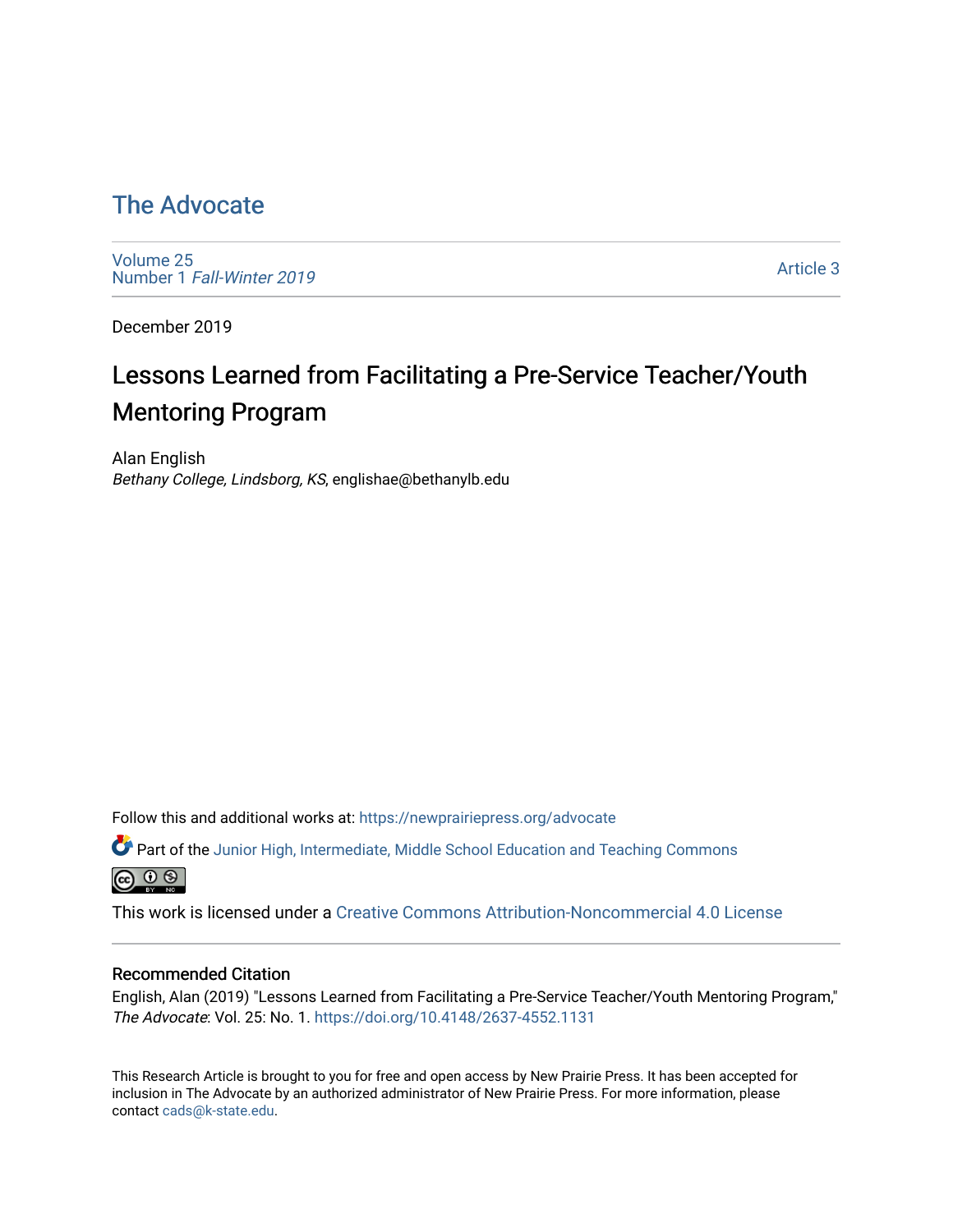# Lessons Learned from Facilitating a Pre-Service Teacher/Youth Mentoring Program

## Abstract

Traditional adult/youth mentoring programs have been associated with a host of positive academic, behavioral, and social/emotional youth outcomes. Little research, however, has been done on pre-service teacher/ youth mentoring programs; specifically if the benefits associated with more traditional mentoring programs translate into this context. For teacher educators, what is most promising about such mentoring programs is the potential for a mutually beneficial mentoring relationship. Pre-service teachers need experience working with youth as badly as youth need positive relationships and support. Furthermore, pre-service teachers need practicum experience throughout their coursework, at a time when some may not yet be ready to lead full classes in their content area. The author offers lessons learned after five semesters of facilitating a pre-service teacher/ middle school youth mentoring program as a case study in hopes to encourage such programs' implementation into teacher education programs as well as research into such a program's usefulness.

### Keywords

Pre-service teacher; mentoring, youth, middle school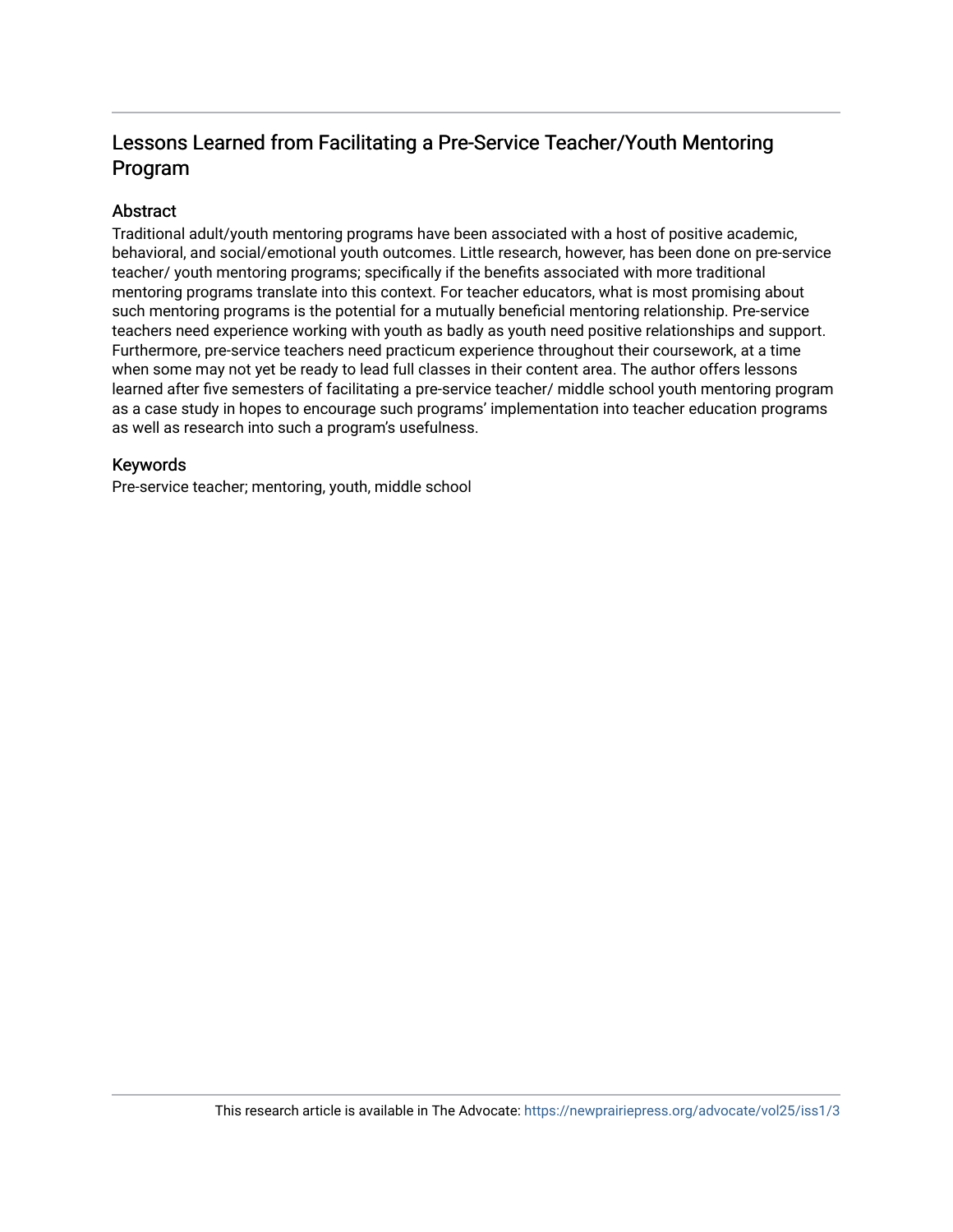# **Lessons Learned from Facilitating a Pre-Service Teacher Youth Mentoring Program**

# *Alan English, Ph.D., Bethany College*

*Alan English is an assistant professor and Coordinator of Secondary Education in the Department of Education at Bethany College in Lindsborg, Kansas. He can be reached at Englishae@bethanylb.edu.*

When I moved from secondary education to higher education, one of the aspects of my new position that I was most excited about was an opportunity to directly utilize my expertise gained during my dissertation research. One of my new colleagues had only the year before begun a mentoring program between our institution's pre-service teachers and middle school students at our local school district. Because of my research background on mentoring programs, my colleague offered to allow me to take the program over. While my colleague identified with the overall mission of such a mentoring program, she lacked a professional background in mentoring programs and had been given other professional responsibilities that prevented her from wholeheartedly devoting herself to implementing a research-based mentoring program. I eagerly accepted the offer and looked forward to the challenge. The program I inherited was still in its infancy, and I immediately began to implement structural changes that I believed were representative of current literature on mentoring programs and what I saw to be practically sustainable. I am now preparing for my fifth semester of facilitating the mentoring program and thought it the right time to share a series of practical lessons I have learned. While my experiences may have varying degrees of transferability, I hope them to be of some value for those looking to begin a similar program. Furthermore, while there is a robust body of research on mentoring programs in general, little research has been conducted specifically on pre-service teacher/youth mentoring programs. If more research on such programs is to come, such programs must first exist. Therefore, in addition to encouraging teacher educators to begin mentoring programs, I hope to encourage the development of a body of research on best practices in that specific context.

### **Mentoring Programs**

While little research specific to pre-service teacher/youth mentoring programs was found in preparation for this article, there is reason to believe that such a program would be beneficial for any college or university to implement with a K-12 school district. First, traditional adult/youth mentoring programs have been associated with a wide variety of positive outcomes in youth including lower drug usage (Rhodes, Reddy, & Grossman, 2005), higher math and reading scores (Leos-Urbel, 2015; Sheldon, Arbreton, Hopkins, & Grossman, 2010), improved interpersonal relationships (Rhodes, Reddy, & Grossman, 2005), higher English grades (Shernoff, 2010), increased physical activity (Gortmaker et al, 2011), and lower rates of depression and social anxiety (DeWit, DuBois, Erdem, Larose, & Lipman, 2016). While these results are promising, it is difficult to determine how relevant they are for pre-service teacher mentoring programs, which may differ in many ways from a typical mentoring program. Still, it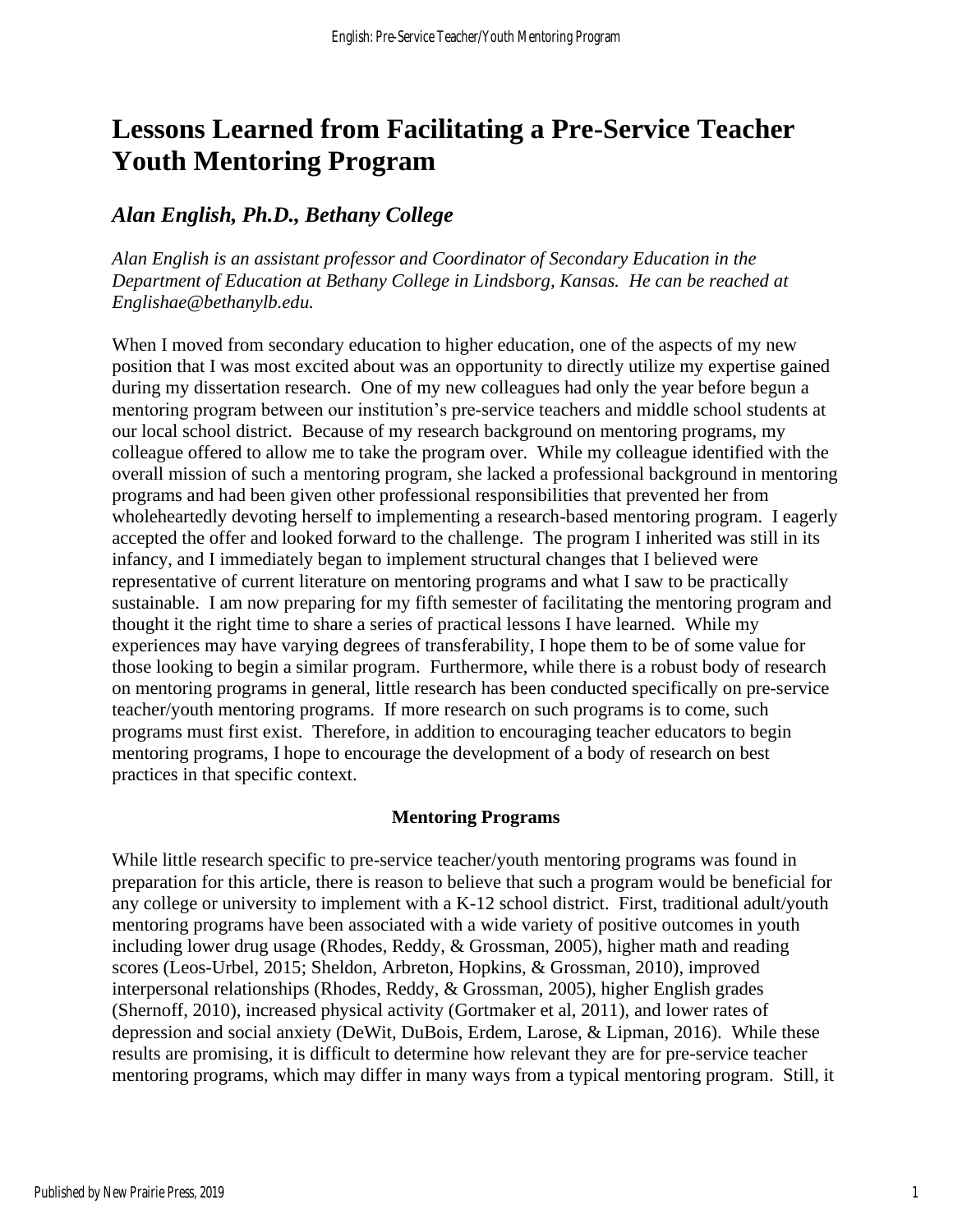would be reasonable to think that at least some of these benefits of a mentoring relationship could be replicated with pre-service teachers acting as mentors.

One of the most promising aspects of pre-service teacher/youth mentoring programs is that they could potentially benefit the mentor as much as the mentee. Practicum experience is central to any quality teacher education program (Darling-Hammond, 2006). For example, previous research has demonstrated practicum experience as being key to developing a sense of selfidentity in pre-service teachers, which is central to a pre-service teacher's growth in their ability to challenge previous assumptions about education (Clift & Brady, 2005; Cooper & Olson, 1996; Hong, 2010; Navarro, 1998.). Traditionally, the bulk of a pre-service teacher's practicum experience has been during student teaching, in which the student spends an intensive period of time in a classroom of their age and content area largely removed from their teacher education course work. Darling-Hammond (2006) argued that in order to improve teacher education programs, pre-service teachers need to be given practicum opportunities that are integrated into and placed within their coursework. Furthermore, while practicum experience in traditional classrooms is essential and common in teacher education, some pre-service teachers may not yet be prepared to deliver a lesson in their future content area to a classroom of as many as 30 students (Wang & Apraiz, 2018). Therefore, mentoring programs where pre-service teachers work with individual or small groups of students offer potential as a means to strengthen teacher education programs and a bridge toward more traditional practicum experiences.

What little literature was found on pre-service teacher/youth mentoring programs similarly indicates that such a program could be mutually beneficial to mentors and mentees. Navarro (1998) describes a program where pre-service teachers met with middle school youth for five, two-hour blocks throughout a school semester to provide academic remediation. Youth in the program were receptive to their mentors' efforts to remediate, and mentors reported that their experience either led them to add a middle school endorsement to their teaching license or cemented in their mind that middle school was not for them. Furthermore, mentors reported that their mentoring experience helped them to develop their self-identity as a teacher and consider teaching in contexts different from their previous experiences.

Wang and Apraiz (2018) researched a program in which pre-service teachers were paired with one or two youth, whom they met with for one hour, twice a week for twelve weeks. Mentors designed math and reading lessons to instruct for remediation. The pre-service teachers reported that their experience was positive, that it allowed for a more comfortable transition for those not yet ready to lead a full class in content instruction, and that greater flexibility concerning the content of their lessons would have been appreciated.

# **Lessons Learned**

The mentoring program I currently operate is small. We average approximately five college students per semester who work with approximately ten middle school students in our local school district. Part of this small size is reflective of the small size of my institution and the middle school we serve. Another part of it reflects opportunities we still have to grow as the program increases its footprint on the culture in our institution. My college students and I travel to the local middle school once a week, on Thursday afternoons. At that time, the middle school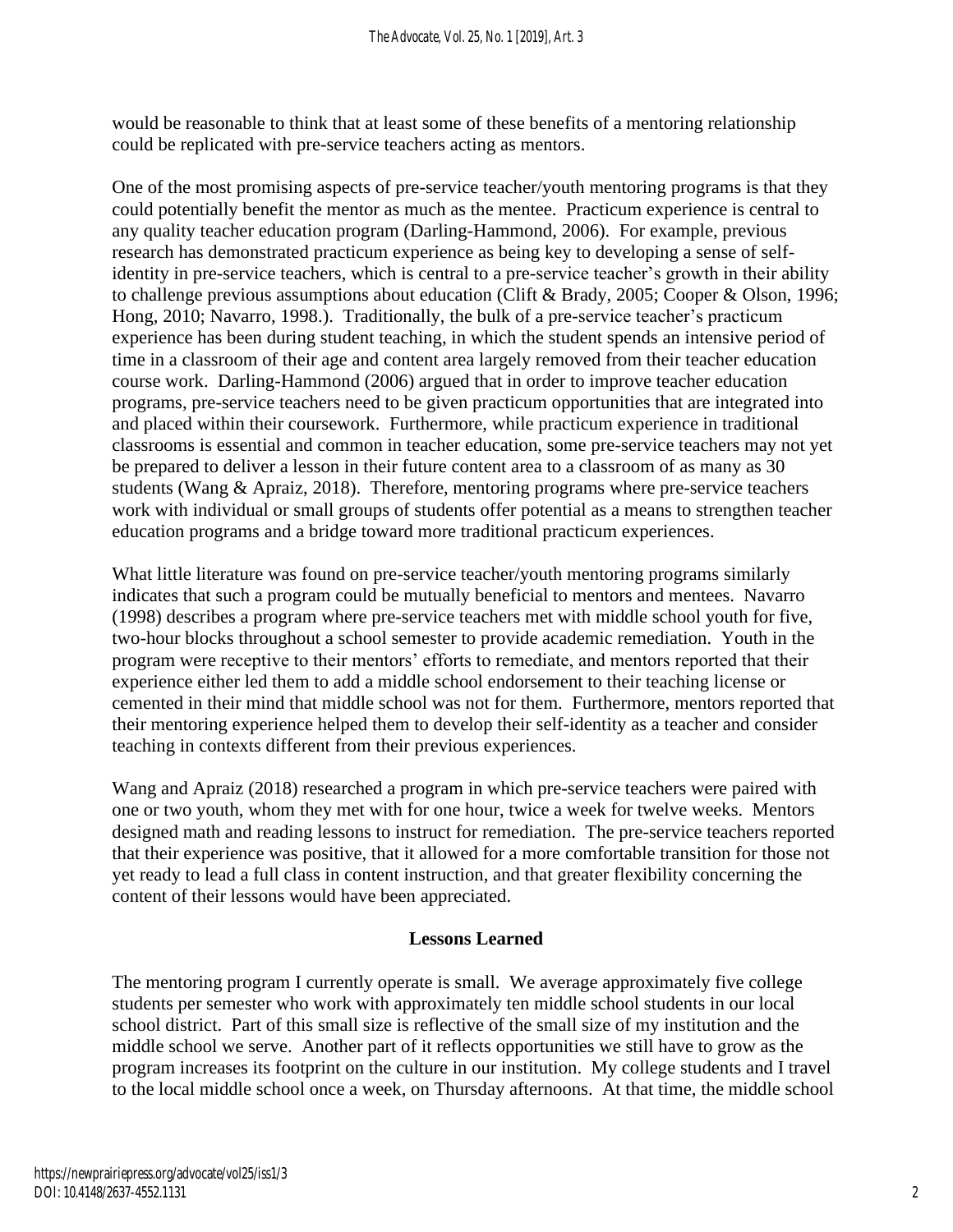as a whole conducts its "club time". While the mentoring program is technically categorized as one of these clubs, it operates outside of the format of club time in all practical senses. Mentors are scheduled to be responsible for planning the lesson for mentoring sessions in small groups or individuals, depending on the number of mentors in a given semester. Early in the semester, mentors are encouraged to design relationship-building activities. As the semester continues, mentors more commonly design lessons around soft skills necessary for success in our educational system such as time management, organization, or goal setting. Regardless of the content of the lesson, mentors are encouraged to design fun and engaging lessons that will encourage an informal and enjoyable environment that will keep the sessions purposeful but also keep the youth wanting to come back. While we certainly have room to grow and improve, I submit here a series of lessons I have learned that may be of use to those wishing to create similar programs.

# **Grain the Trust of School Administration**

One of my primary goals when I moved into higher education was to develop a positive working relationship with administrators in our local school district. I volunteered to serve on several district committees, personally coordinated with them to place our student teachers and observers, and communicated with them far in advance as to my vision for the mentoring program. Because of the trust developed between them and myself, our program was allowed to operate with greater autonomy than it likely would have void of those relationships. For example, the program was allowed to operate during school hours without a school employee involved based on my still current state teaching license. The lack of a school employee in our mentoring session seemed to put the youth and pre-service teachers at ease. The youth felt less like they were in school, and therefore enjoyed coming to mentoring, and the pre-service teachers felt more freedom to experiment with their delivery, with the lack of an additional judgmental gaze upon them.

### **Need to Create and Application Process**

When I took over the mentoring program, it was a volunteer-based program. Within weeks, I deemed this to be unsustainable. I perceived the atmosphere of the program to be that the preservice teachers were doing me a favor by attending rather than doing something meaningful by being a positive influence for youth and gaining practical experience. In an aim to improve this atmosphere, I began requiring an application process of which I chose the most promising candidates. The application is minimal, requiring only an up-to-date resume, and I do not have nearly enough applications to be very selective. Nevertheless, I immediately noticed an improved climate where mentors were more committed to their mentoring responsibilities.

# **Provide a Carrot**

While the implementation of an application process seemed to improve the climate of the program, I still sought more consistent attendance and greater commitment from my mentors. Therefore, leading up to my third semester with the program, I worked with my institution's Assistant Dean of Student Development to transform the mentoring experience from a volunteer program to an experienced based education (EBE) opportunity for one elective credit hour.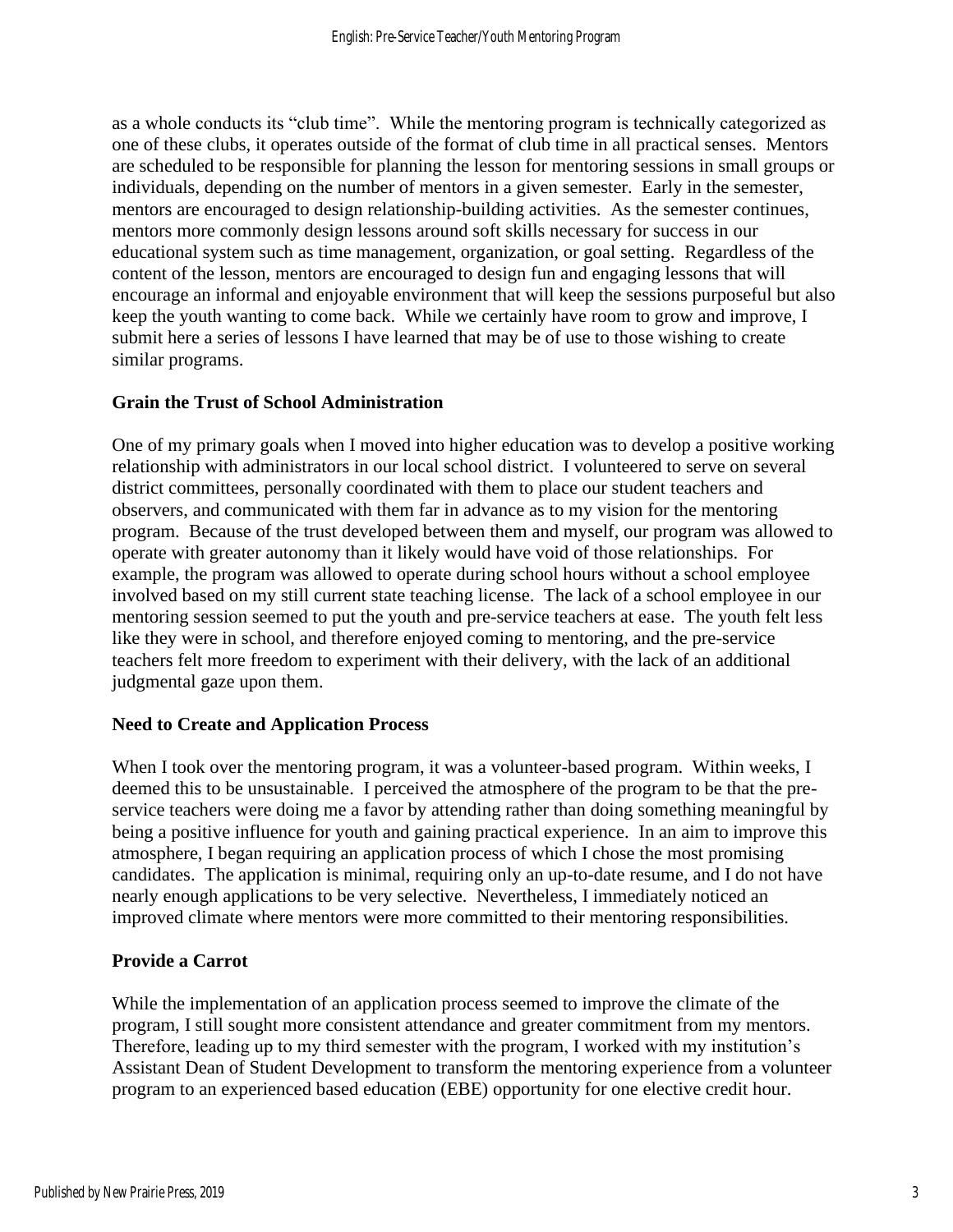While students had some reflective journaling assignments, their primary task remained the mentoring program. As an additional bonus, I felt further justified in keeping mentors periodically for a few minutes after mentoring sessions to review how the lesson went, as mentors had a required number of hours to log for their course credit. The impact on the program was immense. I immediately noticed increased commitment and attendance. While a pessimist may suggest that pre-service teachers should be open to volunteering for a program that aims to bring about positive outcomes in youth while providing them practical experience in the classroom, my students (like many undergraduate students) are exceedingly busy. Between extra-curricular activities, off campus jobs, work study programs, personal responsibilities, and course loads, their free time is often limited to say the least. After offering the mentoring program for credit, it was my perception that students saw their participation and time as valued. Consequentially, they seemed to take their responsibilities in the mentoring program more seriously. With this improvement, I was able to give my mentors greater autonomy in designing activities for our mentoring sessions, undoubtedly leading to increased benefits for them.

### **Broaden your Net**

As I saw an increased level of commitment from my mentors, I saw an opportunity for growth in both the size of the program and degree of selectiveness in the application process. One way I sought to do this was by advertising the program outside of the education department. I immediately saw interest. Not only did this act as a recruiting tool for the department, allowing non-education majors an opportunity to consider a career in teaching. It was also out of recognition that many other majors, theology, psychology, and criminal justice to name a few, work with youth. My allowing them into the program was one way I could serve our greater educational system.

### **Relationships Over Academic Curriculum**

My initial vision for the mentoring program was that our sessions would largely consist of supplemental learning opportunities by way of fun, interactive science, technology, engineering, and mathematics (STEM) activities. Therefore, in my first semester facilitating the mentoring program, I led a variety of STEM-style lessons. While lessons such as building makeshift bridges to withhold stacks of textbooks or competing to see who could construct the tallest freestanding tower from collections of school supplies were engaging to the students, I failed to create the culture in the program that I sought. At least one reason was because of my failure to fully allow for the establishment of positive relationships between my mentors and mentees before I concerned myself with academic curriculum. I told myself that relationships could be built as a by-product of engaging activities, but relationships must be developed deliberately (Garrett, 2014, p. 45**)**. Therefore, I now encourage my mentors to design activities specifically targeting and earning the trust of the mentees for our first several sessions. To the outside observer, it may appear as though we're simply playing icebreaker-style games, but those games are a prerequisite to learning and development. Youth in our program want to know who the mentors and I are, if we can be trusted, if we will come back, and if we care about them. Only once these concerns are addressed will youth be receptive to any sort of academic curriculum. Therefore, while learning certainly occurs in our mentoring sessions, I've learned to accept if not every session feels like traditional school.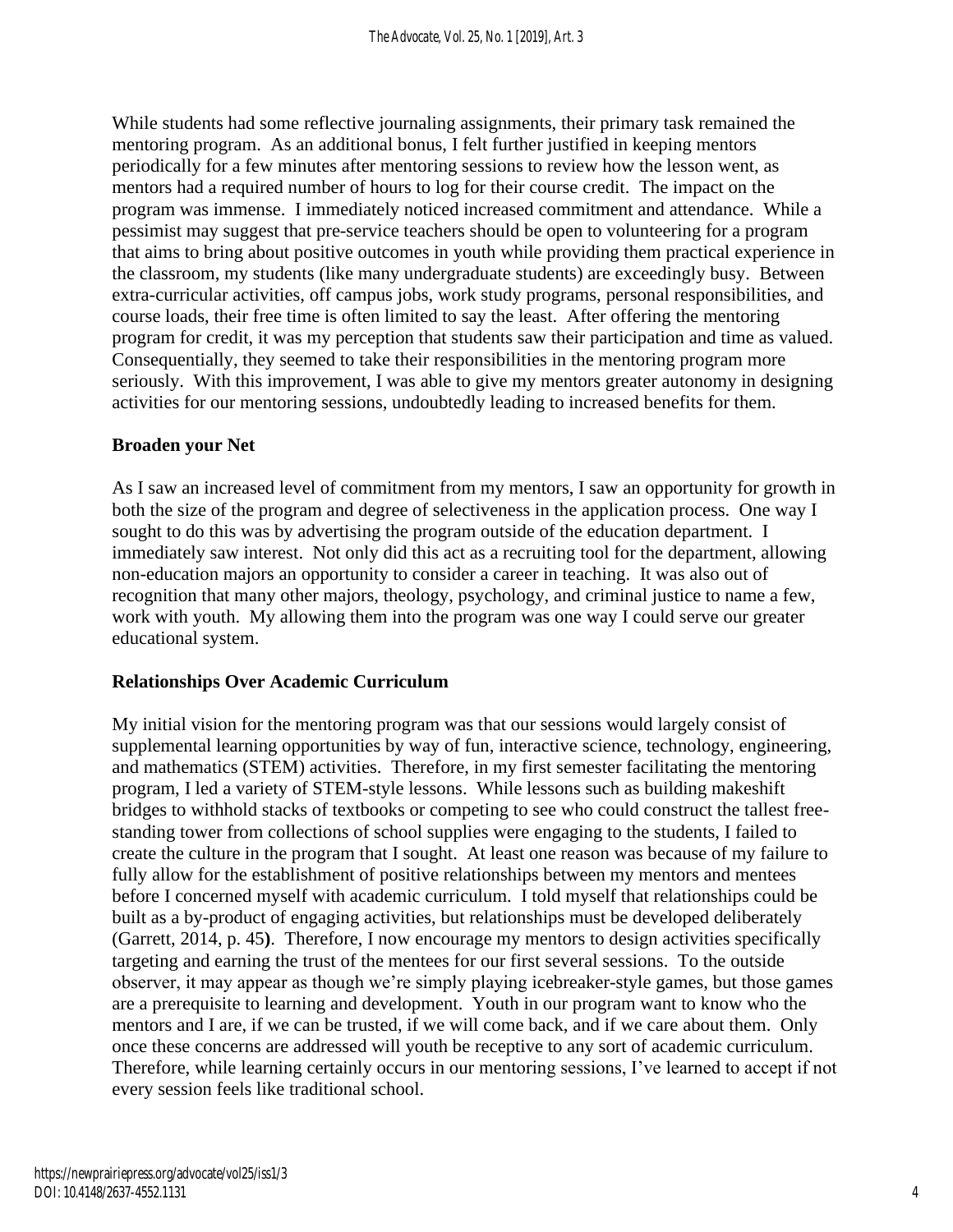# **Let go**

As a former high school teacher, I (unsurprisingly) feel most comfortable teaching. As I was initially designing the program I (also unsurprisingly) took the responsibility upon myself to design the activities for each session. I asked my mentors to arrive early enough to go over my plans, but they were largely providing support for the lessons I designed. I justified this decision because I wanted to ensure that quality activities were planned and that relying on studentdesigned activities would be impossible because of their unreliable attendance. It was quickly apparent to me that this was far from best practice. My pre-service teachers were being robbed from valuable opportunities to design and carry out lesson plans in front of students. As I was able to more generally improve mentor attendance and commitment, I also grew comfortable assigning them to design lessons for upcoming mentoring sessions. Consequentially, my mentors felt increased ownership in the program and were gaining more practical experience.

# **Looking Forward**

Given how scarce as the current literature is on pre-service teacher/youth mentoring programs, the lessons I have learned while implementing it might be a useful case study. That being said, it has always been a work in progress. No two semesters have been identical, and I am continually looking to improve the program. Below are a few changes I am seeking to implement.

First, I would like to more directly tie the mentoring program to my pre-service teachers' course work. Currently, I accept mentors at all stages of our education program. While I do periodically meet with my mentors, most commonly immediately before or after a mentoring session to connect mentoring sessions to course content or otherwise discuss how the session went, this practice is quite informal, unscheduled, and flawed. Most notably is that my mentors are not at the same stage of our educational program and therefore not in the same courses. Any connection I make to course content will naturally resonate with each of my mentors differently, if at all. While I have explored connecting the mentoring experience to our department curriculum more formally, I have not yet found an appropriate way to do this. Additionally, this would likely eliminate all non-education majors from the program, which would have its drawbacks.

Secondly, while I maintain that a mentoring program such as ours should retain a friendly, relatively informal environment that emphasizes the development of positive relationships and is genuinely enjoyable for the youth to participate in, I would like to incorporate academic support. When my attempts to emphasize STEM activities was a mild failure because of a lack of relationships established first, the pendulum between academics and relationships may have swung too far. I plan to meet with my mentors periodically this school year and discuss academic curriculum that we can incorporate in an interactive and enjoyable way.

It should finally be said that listing growth as a future aspiration for the program would be tempting. While our current program may sound nearly dormant to many at larger institutions, it should be pointed out that such growth has its drawbacks. True, I look for the program to establish itself into our campus's culture to the point that it is in greater demand and I am able to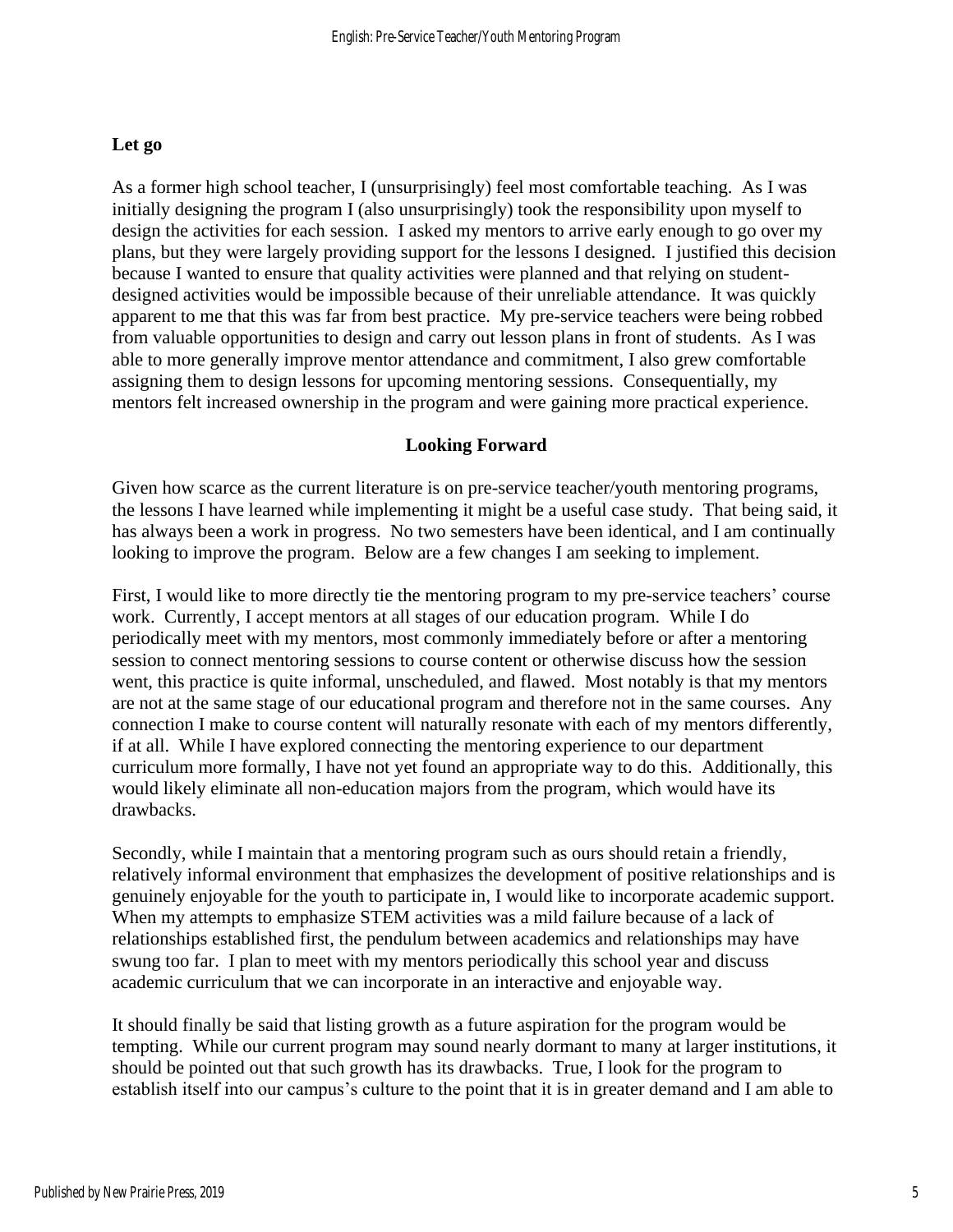be more selective in the application process. In such an event, I would likely allow a few more mentors and be able to in turn serve a few more youth. Nevertheless, it is my contention that mentoring programs work because of the personal relationships developed on the small scale. As it is, youth in our mentoring program feel like they are part of a selective group. My preservice teachers feel as though they're getting a unique opportunity. While seeing the mentoring program grow may do well to my ego, it's possible that it would be no more than a sacrifice of quality for quantity.

### **Conclusion**

Despite a relatively strong body of research indicating the utility of typical adult/youth mentoring programs in promoting positive youth development, little research has been done specifically on pre-service teacher/youth mentoring programs. This gap makes it difficult to determine what benefits demonstrated with typical mentoring programs can be expected in preservice teacher/youth mentoring programs. What is so promising about utilizing pre-service teachers as mentors, however, is that the relationship would likely be mutually beneficial. More so than in traditional mentoring programs, pre-service teachers need experience working with youth just as badly as youth need positive role models. Until further research data can be collected, case studies such as this must suffice in developing an understanding of the potential of and best practices for such mentoring programs.

#### **References**

- Clift, R. T., & Brady, P. (2005). Research on methods courses and field experiences. In M Cochran-Smith & K. M. Zeichner (Eds.), *Studying Teacher Education: The Report of the AERA Panel on Research and Teacher Education*, (309-424). Mahwah, NJ: Lawrence Erlbaum Associates
- Cooper, K., & Olson, M. (1996). The multiple 'I's of teacher identity. *In M. Kompf, D. Dworet,* & *R. Boak (Eds.), Changing research and practic*e (pp. 78-89). London, England: Falmer Press.
- Darling-Hammond, L. (2006). Constructing 21<sup>st</sup> century teacher education. *Journal of Teacher Education, 57* (3), 300-314. doi: 10.1177/0022487105285962
- DeWit, D., DuBois, D., Erdem, G., Larose, S., & Lipman, E. (2016). The role of programsupported mentoring relationships in promoting youth mental health, behavioral and developmental outcomes. *Society for Prevention Research, 17*, 646-657. doi: 10.1007/S11121-016-0662-2
- Garrett, T. (2014). Effective classroom management: The Essentials. New York, NY: Teachers College Press.
- Gortmaker, S., Lee, R., Mozaffarian, R., Sobol, A., Nelson, T., Roth, B., Wiecha, J. (2011). Effect of an after-school intervention on increases in children's physical activity. *Medicine & Science in Sports & Exercise. 44*(3), 450-457. doi: 10.1249/MSS.0b013e3182300128
- Hong, J. Y. (2010). Pre-service and beginning teachers' professional identity and its relation to dropping out of the profession. *Teaching and Teacher Education*, *26*(8), 1530–1543.